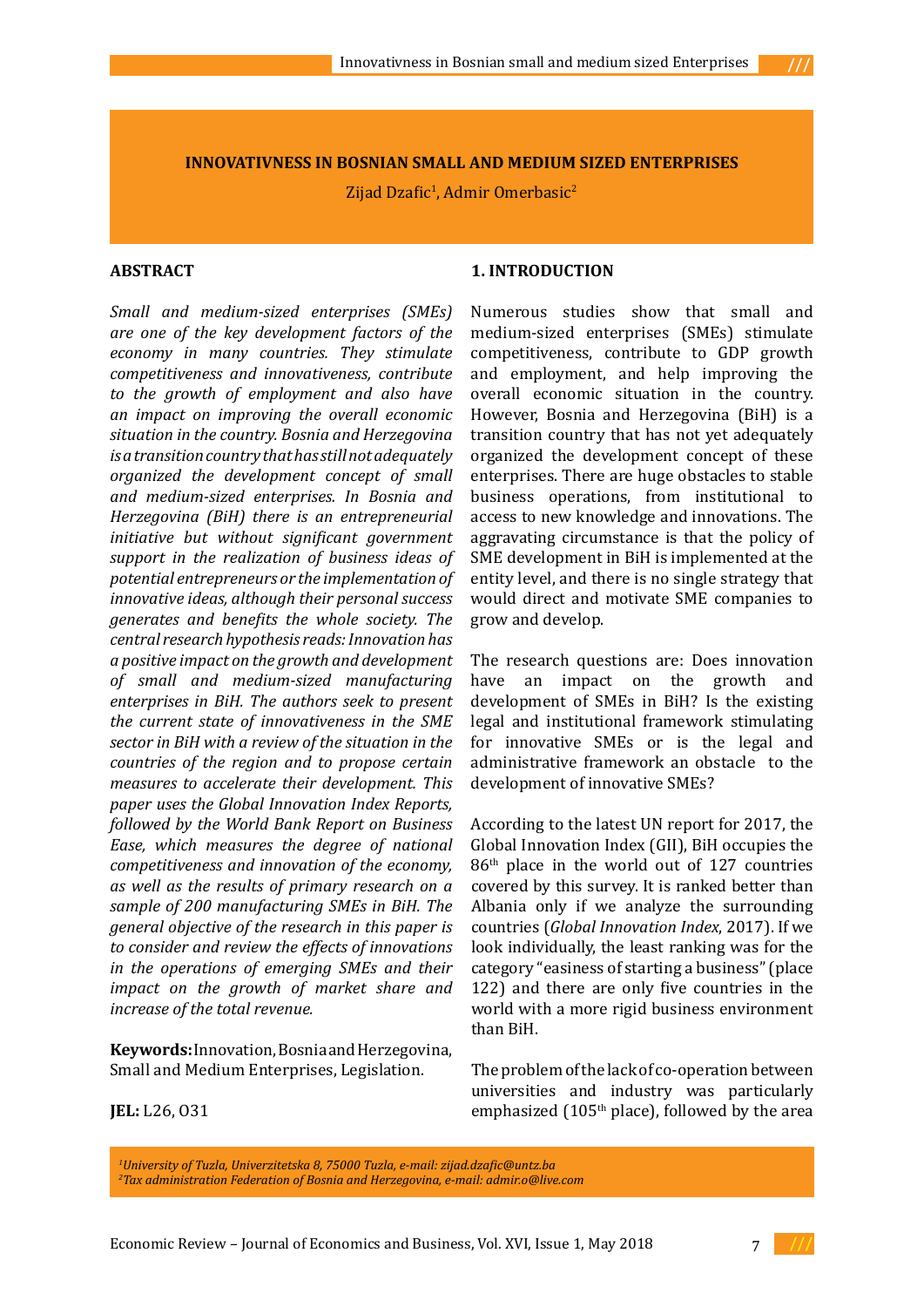of knowledge acquired  $(120<sup>th</sup>)$ , the ICT sector development (116<sup>th</sup> place), and the 90<sup>th</sup> place in business sophistication. Regarding the region, Slovenia is the most innovative country ranked  $32<sup>nd</sup>$ , followed by Bulgaria in the  $36<sup>th</sup>$  place, Croatia in the  $41<sup>st</sup>$  place, Romania in the  $42<sup>nd</sup>$ place, and Montenegro ranked 48<sup>th</sup>.

Being aware of the importance and role of SMEs, primarily as the main innovators and sources of employment, the European Union (EU) constantly promotes and highlights the policies that help the development of small and medium entrepreneurship. SMEs are the very heart of the economy because they are the main source of employment, innovation, dynamism, continuity, and growth in general.

The central research hypothesis is:

H0: *Innovation has a positive impact on the growth and development of small and mediumsized manufacturing enterprises in BiH*.

The main hypothesis is supported by the following hypotheses.

H1: Product innovation positively affects the growth and development of small and mediumsized manufacturing companies in BiH.

H2: Innovation impacts income increase and profitability of small and medium manufacturing companies in BiH.

H3: Product innovation positively affects the market share of SMEs in BiH.

The subject of the research is the theoretical, methodological and practical aspect of the application of innovation and its role in improving the business performance of SMEs in BiH. There are many examples of global companies that started out as small and today are large such as Starbucks, Apple, Dell, etc. These companies are now able to meet rapidly changing consumer demands. The main objectives of this research are: to summarize innovation impacts on the growth and development of SMEs, to determine the impact of innovation on the growth and development of SMEs in BiH and to explore the causes of weak development and innovation application in SMEs. The purpose is to raise awareness of innovativeness in modern business, with a special focus on improving business performance of small and mediumsized manufacturing enterprises in BiH.

# **2. LITERATURE REVIEW**

Innovation in SMEs as well as national<br>competitiveness measurement in BiH, competitiveness have not been sufficiently explored, and research is also focused on analyzing certain innovation determinants in order to increase the successfulness of SMEs. Innovations are commonly accepted as a key factor for increasing competitiveness of both companies and macrolevel countries. Their importance is even more stressed thanks to modern processes such as increased global competitiveness, shorter product life cycle, increased technological<br>capability, and fast-changing customer fast-changing requirements. Compared to large enterprises, SMEs face a number of problems when it comes to innovations. The data from the 1970s indicate that SMEs can make a significant contribution to innovation and economic growth (Baković, Ledić-Purić, 2011)

Innovation can be manifested in the form of new products, new processes or new business systems and innovation, as well as in the case of the adoption of the existing technologies or products that may be new to the enterprise or new to the market (Crespell and Hansen, 2008). Different types of innovation can be found in the literature. Technical and administrative innovations differ in many ways. On the one hand, technical innovations tend to achieve improved or completely new products, services, and processes. On the other hand, administrative innovations relate to organizational structure and administrative processes and do not necessarily affect technical innovations (Afuah, 2003).

The ability of the organization to continuously innovate products/services and create an innovative business system is the foundation of its success, and the ability to stimulate innovation is dependent on "inventing" potential ideas and problem solutions available to "nourish" the innovation process (Jakovljević et al., 2012).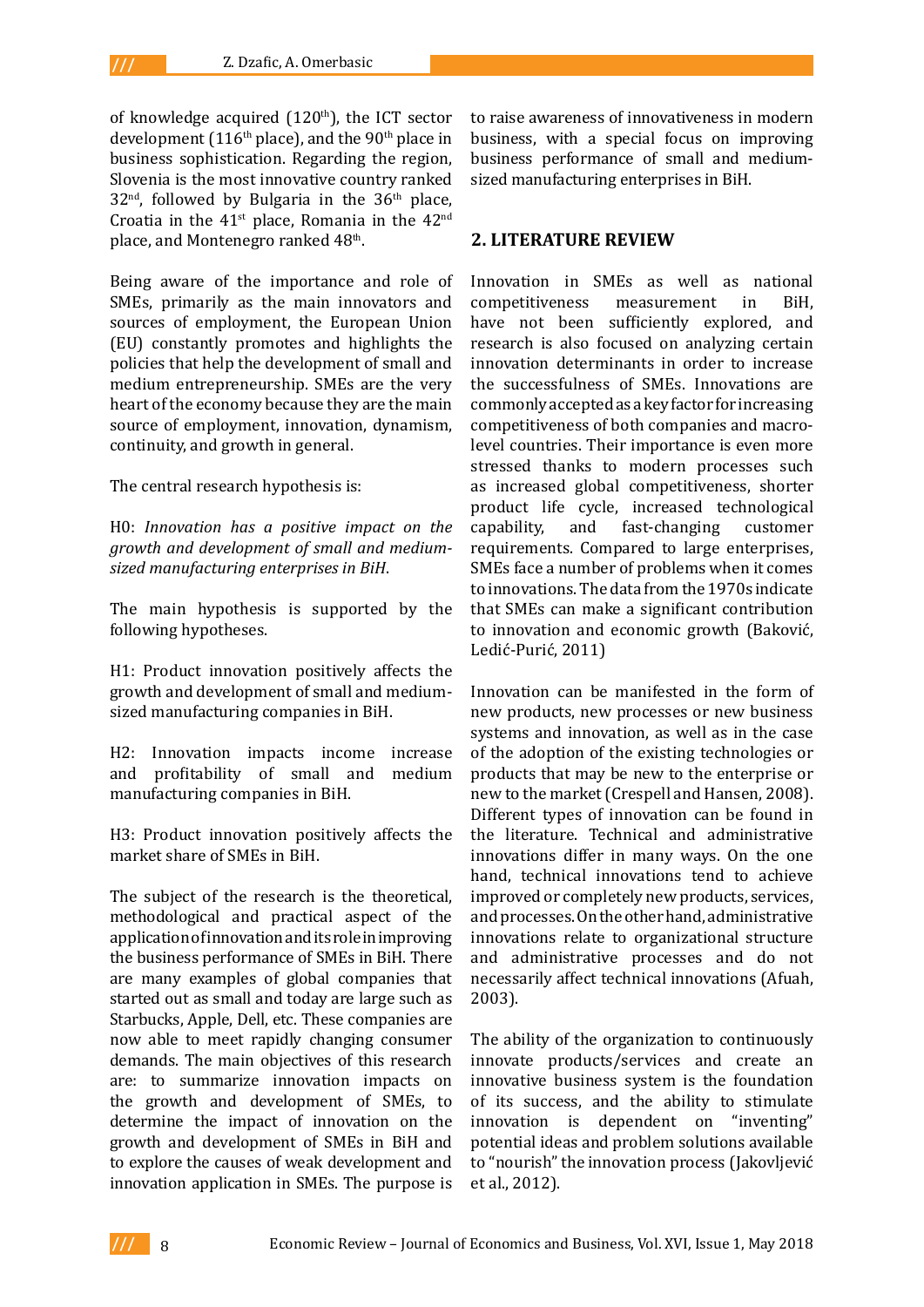White et al. (1988) are the pioneer researchers in the field of innovation, providing clear evidence of the existence of a significant link between the degree of innovation and growth of the company. Kleinschmidt and Cooper (1991) state that enterprise innovation is one of the key factors in their success in the market. Along with the above-mentioned authors, Lumpkin and Dess (1996) agree that the capacity of organizational innovation has a positive impact on the growth of the company. Neely and Hii (1998) in their research show that the tendency of an enterprise to develop new products and services (high degree of innovation) leads to its faster adaptation in the context of market changes.

Innovation in its "nucleus" implies permanent development of new products and services, business processes and business models, as only such access to modern business leads to sustainable performance in today's complex and dynamic environment (Cottam et al., 2001). In addition to the aforementioned authors, another researches (Leonidou, Katsikeas and Samiee 2002; Faco and Stars; 2010;) provide clear evidence of a significant link (between the degree of company preference and innovation; the growth and development of enterprises) which leads to an increase in microeconomic competitiveness.

In the context of future goals, the EU presents innovation as one of the goals of the Lisbon Strategy. Ismail et al. (2015), in their quantitative research conducted on a sample of 870 small and medium-sized manufacturing enterprises in Malaysia, made a conclusion that is reflected in the claim that innovation is the main factor for sustainable microeconomic competitiveness of the enterprise. Bi and Li (2015) in their study on a sample of 377 small and medium-sized industrial enterprises in China, provide insights suggesting a positive impact of innovation on growth and development of the enterprise.

Canes R. M. et al. argue that one of the aspects of innovation research studies the influence of regional enterprise dispersion on innovation potential. By expanding the scope of the enterprise, it is easier to come up with the ideas that increase the ability of innovation, i.e. introducing structural reforms and a favorable environment for innovation. However, there is

still no consensus describing the relationship between social capital and innovation in closeknit networks (Canes, Saez-Martinez and Ruiz Palomino, 2012).

The problem of funding research is particularly emphasized for SMEs because they do not normally have a base with a large number of successfully completed research projects that would serve as their collateral for their creditors (Rammer, Czarnitzki and Spielkamp, 2013). Subsequently, the emphasis on the development of external relations is argued to be stronger in SMEs than in large companies because they have limited internal knowledge and resources (Abrar-ul-haq, Mohd and Md Nurul, 2015). Piza et al. (2016) report that the World Bank has invested over \$ 40 billion in the SME sector from 2006 to 2012, which best describes the seriousness of the effort to improve it.

When talking about innovation, Božić and Rada (2005) argue that there is a statistically strong positive link between innovation and business performance of SMEs in Croatia. Dobbs and Hamilton (2006) set forth clear empirical evidence in their study, which argues that innovation is the basic "leverage" of growth and development of small manufacturing enterprises. A survey conducted by a group of authors (2013), on their sample of 300 SMEs, found that the main determinant of long-term microeconomic competitiveness of enterprises is their degree of innovation. Eggert, Thiesbrummel and Deutscher (2014), on a panel sample of 558 SMEs in Germany, found out that innovation is statistically positively associated with business performance.

Business entities must be able to evaluate the technology packages offered on the international<br>market and to independently develop market and to technologies that will be in line with their needs. Compared to developed European countries, the innovation potential of the private sector of the Western Balkan transition countries is in a worse position with regards to market access, sources of funding, and investment in research and development of new products.

While entrepreneurship and innovation are widely viewed as key drivers of economic growth, researchers have documented a robust relationship between entrepreneurial activity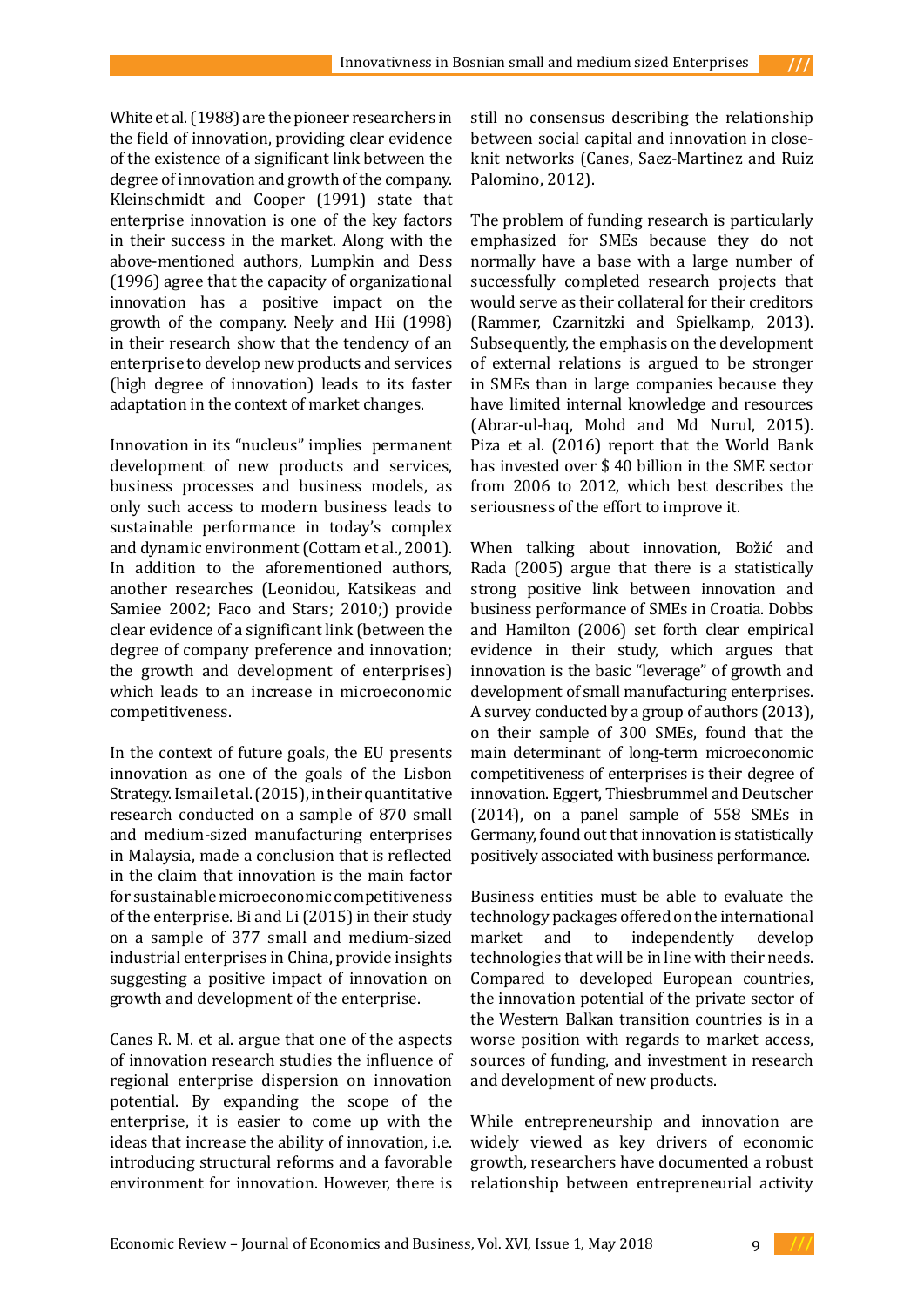and economic development across nations (Van Stel et al. 2005). For example, there are positive relationships between entrepreneurial activity and per capita GDP growth in rich nations but negative relationships in poor nations (Acs and Audretsch, 2005).

Innovation is one of the most important strategies of competition, both for small and large firms. It is often argued that SMEs innovate in specific ways, different from the innovation process in large firms. While there are certain size-specific features, the heterogeneity of the SME sector prevents simple generalizations.<br>Regarding innovative performance, the performance, heterogeneity is caused by a mix of factors. The most important are:

1) *The technological level*. Higher-technology and "technology-driven" (Hassink, 1996) firms are more active in product innovation, especially as far as products which are new to the market are concerned. Lower-technology firms, on the contrary, focus more on process innovations and cost reduction.

2) *The market relations*. The more dependent a firm is on dominant customers, the more likely will it develop strategies of competition. Competition through improved quality and new functions favors innovation whereas price competition is less stimulating (Kaufmann, Todtling, 2002).

#### **3. SME INNOVATIONS**

## **3.1 Regional ranking**

According to the latest UN Report for 2017, GII, BiH occupies the  $86<sup>th</sup>$  place in the world, with 30.2 points, out of the 127 countries covered by this survey. Regarding the region, Slovenia is the most innovative and ranked  $32<sup>nd</sup>$ , with  $45.8$ points, followed by Croatia in the 41<sup>st</sup> place with 39.8 points, Montenegro in the  $48<sup>th</sup>$  place with 38.1 points, Macedonia ranked  $61<sup>st</sup>$  with 35.4 points, and Serbia ranked 62nd with 35.3 points.

In most European Commission reports, it is emphasized that BiH has made significant progress over the last few years in the SME sector, but business environment continues to be massive and still lags behind the countries in the region especially in the segment of innovation. Poor cooperation between state and entity institutions leads to the creation of non-aligned policies and impedes their implementation. The state has made progress in promoting entrepreneurial skills by developing the strategy for learning entrepreneurship and also by introducing entrepreneurial learning lessons into curricula and programs.

BiH continues to face problems in the bureaucratic procedures such as company registration and obtaining business licenses, which are then duplicated twice for each entity (Džafić, 2015). Hence, decentralization of power and a huge bureaucratic problem concerning the issue of obtaining a business license in the area of SMEs are two burning issues. These subjects and start-ups would benefit from a strategic approach to innovation and financial resources that would facilitate the launch of a new business or business of the already existing companies. Access to financial resources remains a major obstacle to SME development. These challenges emphasize the need for co-ordination of policy between the state and the entity and the need for introducing

Table 3.1. Ranking of countries in the region (GII - 2017, 127 countries worldwide)

| Country        | Rang | Rating |
|----------------|------|--------|
| Macedonia      | 61   | 35.4   |
| Slovenia       | 32   | 45.8   |
| Croatia        | 41   | 39.8   |
| Montenegro     | 48   | 38.1   |
| <b>Serbia</b>  | 62   | 35.3   |
| <b>BiH</b>     | 86   | 30.2   |
| <b>Albania</b> | 93   | 28.9   |

Source:<https://www.globalinnovationindex.org/analysis-indicator> (05/12/2018)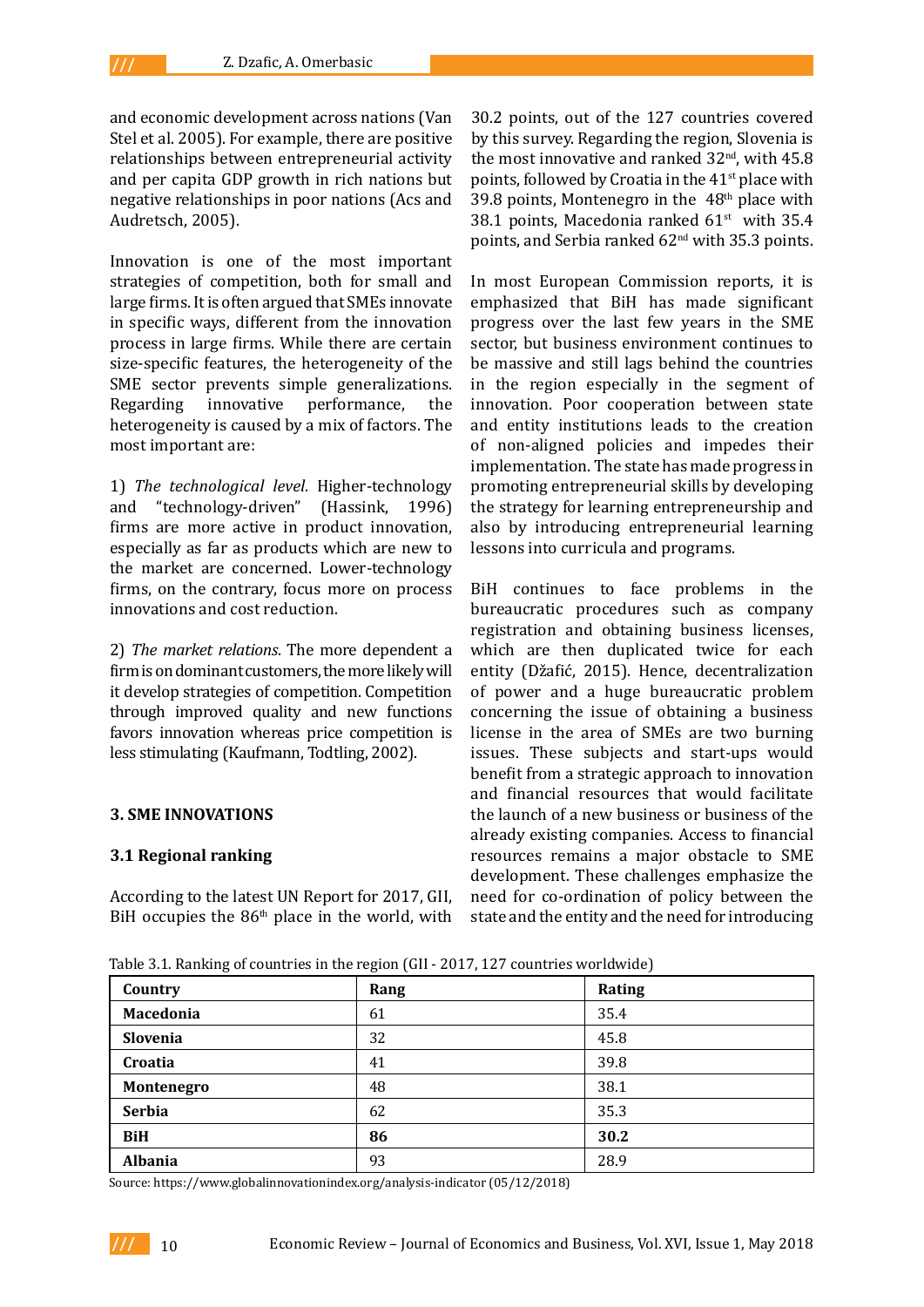the SME development strategy at the state level (SME policy index Western Balkans and Turkey, 2016). Intellectual property is not adequately protected, which is why copyright infringement is rather frequent. Such behavior jeopardizes the readiness of new entrepreneurs to legally launch their jobs based on innovative new knowledge and new products.

## **3.2. National framework of sme development**

The current number of micro-enterprises in BiH is 23,183 or as much as 74.11% of the total number of enterprises, there are 5,891 small enterprises (18.83%), 1,907 medium enterprises or 6.1%, while the number of large enterprises in BiH is 300 or 0.9%. Therefore, it can be concluded that the economic structure in BiH is mostly made of microenterprises, and the SME sector covers about 99% of the total number of enterprises. The total number of employees in the SME sector is 380,204 persons, which is 61.5% of the total number of the employed, while large companies employ some 237,751 persons or 38.5%, and this is a sufficient indicator of the importance of investing and strengthening the SME sector (BHAS, 2017).

As a result of the commitment and preparation for the EU membership of BiH, the reform process is currently ongoing with the aim of aligning the legal framework with the European Small Business Act and the SME Act, ensuring conditions for the SME sector to be at the top of the economic development, regulating the legal framework for the establishment and operation of the enterprise, as well as the availability of financial resources (Džafić and Bejić, 2012).

The political and legal arrangement of BiH, one state, two entities and the Brčko District, ten cantons in the Federation of BiH and municipalities has created a very specific political and legal framework for the economy and entrepreneurship. At the state level, many laws are missing that would allow companies the same business conditions, irrespective of the place of registration (Džafić, 2006.) The previously adopted SME Business Strategies are the key to creating a favorable business environment for SME development and prosperity (SME policy index, Western Balkans and Turkey).

The government does still not have the strategy for entrepreneurship and SME development. There is no policy and there are no specific goals for SME development in BiH. There is also a lack of specific legislation, measures, instruments, and harmonized organizations to support SME development. The lack of coordination between state and entity institutions, and centralized tax system (used to cover high public costs) are major obstacles to the creation of a framework policy for SMEs. A limited government budget for export promotion programs limits the implementation and efficiency of export promotional activities. The following table introduces company size and innovativeness.

The Federal Bureau of Statistics of BiH for the first time (2016) published the data on innovative business activities of the Federation of BiH (FBiH) in the period 2012-2014. The target population of this survey consists of enterprises in FBiH. From the previous table, we can see that 38.8% of the enterprises carried out at least one of the innovative activities in the reporting period 2012-2014. In the same

| <b>INNOVATION</b>  | <b>OVERALL</b> | <b>INNOVATORS</b> | <b>UNINNOVATIVE</b> | <b>INNVENTORS</b><br><b>SHARE %</b> |  |
|--------------------|----------------|-------------------|---------------------|-------------------------------------|--|
| <b>ENTERPRISES</b> |                |                   | <b>ENTERPRISES</b>  |                                     |  |
| <b>OVERALL</b>     | 3442           | 1335              | 2107                | 38.8                                |  |
| <b>SMALL</b>       | 2671           |                   | 1708                | 36.1                                |  |
| <b>MEDIUM</b>      | 642            | 297               | 345                 | 46.3                                |  |
| <b>LARGE</b>       | 129            | 74                | 55                  | 57.1                                |  |

Table 3.2. Enterprises according to innovation and size in BiH for the period 2012-2014

Source: Federal Bureau of Statistics<http://fzs.ba/index.php/publikacije/saopcenjapriopcenja/istrazivanje-razvoj-i-inovacije/>) (accessed 16/08/2017)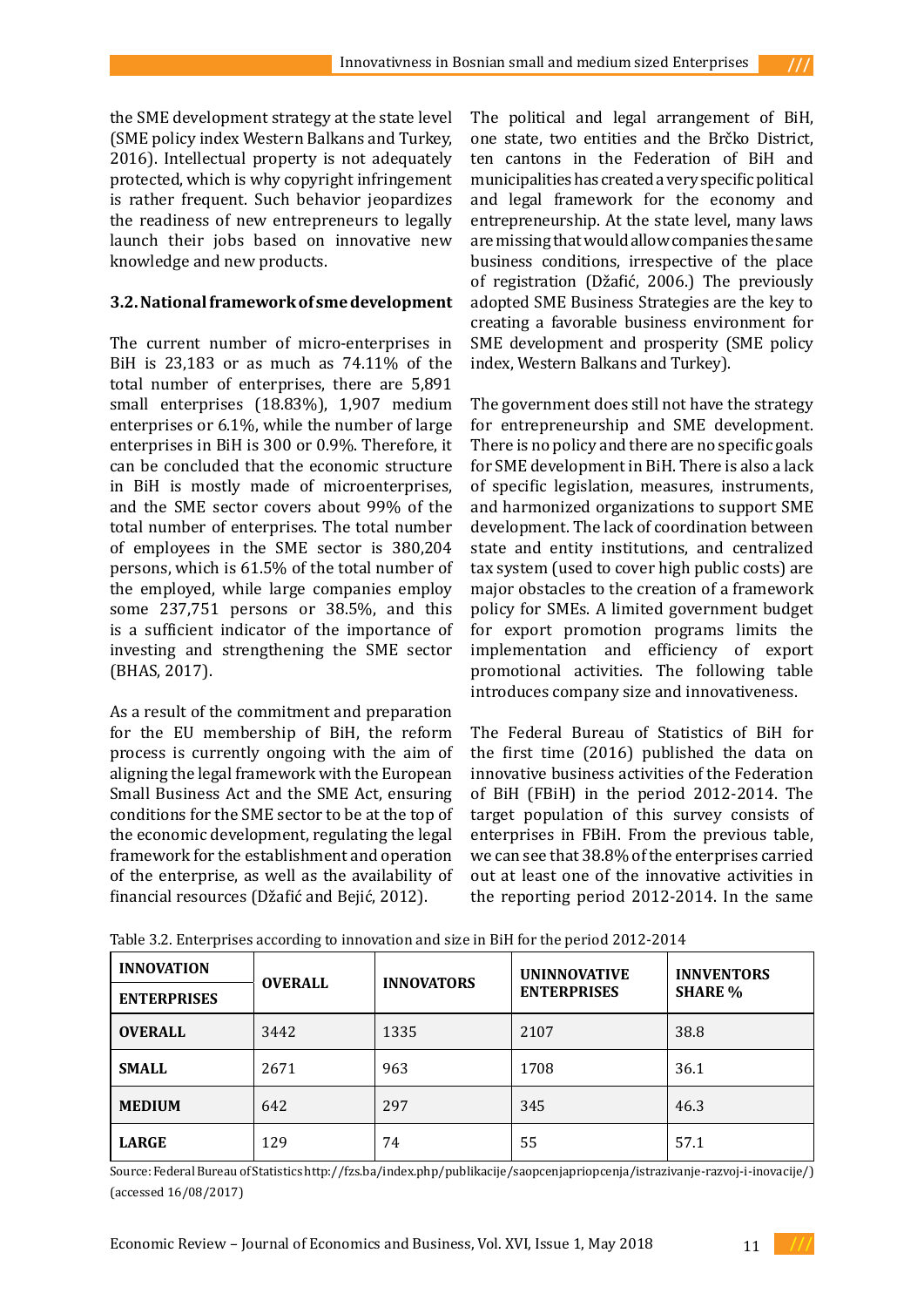reporting period, 61.2% of the companies did not carry out innovative activities (*Federal Bureau of Statistics*, 2016).

Given that the paper deals only with innovative activities carried out by the SMEs in BiH, it is imperative to introduce technology-intensive enterprises in BiH. According to the data and reports of the Federal Bureau of Statistics we will see where SMEs in BiH are located. Technological advances lead to structural changes in the production process, leading to a higher mass production and savings in terms of shortening production time, lowering production cost, improving product quality, and saving raw materials. The following table shows technological innovation by type of innovation and size of enterprise for the period 2012-2014.

Out of the total number of enterprises, 26.1% are technologically innovative (companies introducing only technological innovations or simultaneously introducing both, technical and non- technical ones) while 30.7% are non-technologically innovative (these are the companies that introduced only nontechnological innovations).

## **4. RESEARCH METHODOLOGY**

The empirical research aimed at determining whether innovation has a positive impact on the growth and development of small and medium-sized manufacturing enterprises in BiH was conducted in 2017. The questionnaire consisted of 34 questions. The questionnaire used was mostly based on a closed type of questions in which the respondent chose one of the alternatives of the answer, the one that best suits his/her specific position or opinion. The choice of "closed" type of questions was made from the experience of frequent skipping of open and partially open questions in the sense of non-compliance with this type of question in their own words.

During the survey, a sample method was used that contributes to the representativeness of the sample unit and reduces the time and cost of collecting data during the research. In order to fulfill the purpose of the research, a questionnaire was used with previously prepared questions defined in accordance with the aims and hypotheses of the research.

The research instruments included: "Innovation Measurement Scale (Sketch: Product Innovation, Innovation in Business Processes, and Innovative Organizational Culture)" (Wang, Ahmed, 2004) and "Growth Scale (Indicators: Growth, Growth in the number of employees, increase in employment of highly educated staff, profitability growth and growth of the market share of enterprises) and development (Ketokivi, Schroeder, 2004) (indicators: return on investments, value of sales)". The results obtained are shown in the tables.

The total number of completed questionnaires was 312, out of which 200 respondents participated in the sample. The research covered only the managers (representatives)

|                         | <b>Technologically innovative enterprises</b> |      |                             |      |                             |      |                                       |      |                                                             |      |
|-------------------------|-----------------------------------------------|------|-----------------------------|------|-----------------------------|------|---------------------------------------|------|-------------------------------------------------------------|------|
| <b>SME</b> <sub>s</sub> | Overall                                       |      | Product<br>innovations      |      | Process<br>innovations      |      | Product<br>and process<br>innovations |      | Unfinished and/<br>or abandoned<br>innovative<br>activities |      |
|                         | Number<br>of<br>enterprises                   | $\%$ | Number<br>of<br>enterprises | $\%$ | Number<br>of<br>enterprises | $\%$ | Number<br>of<br>enterprises           | $\%$ | Number<br>of<br>enterprises                                 | $\%$ |
| <b>OVERALL</b>          | 898                                           | 26.1 | 126                         | 1.75 | 225                         | 6.5  | 149                                   | 4.3  | 398                                                         | 11.6 |
| <b>SMALL</b>            | 604                                           | 22.6 | 95                          | 3.6  | 173                         | 6.5  | 69                                    | 2.6  | 266                                                         | 10   |
| <b>MEDIUM</b>           | 231                                           | 35.4 | 29                          | 4.5  | 45                          | 7    | 64                                    | 10   | 93                                                          | 14.5 |
| LARGE                   | 63                                            | 48.8 | 2                           | 1.6  | 7                           | 5.4  | 15                                    | 11.6 | 39                                                          | 30.2 |

Table 4.1. Technologically innovative enterprises by type of innovation and enterprise size

Source: Federal Bureau of Statistics, [\(http://fzs.ba/index.php/publikacije /saopcenja/](http://fzs.ba/index.php/publikacije /saopcenja/)

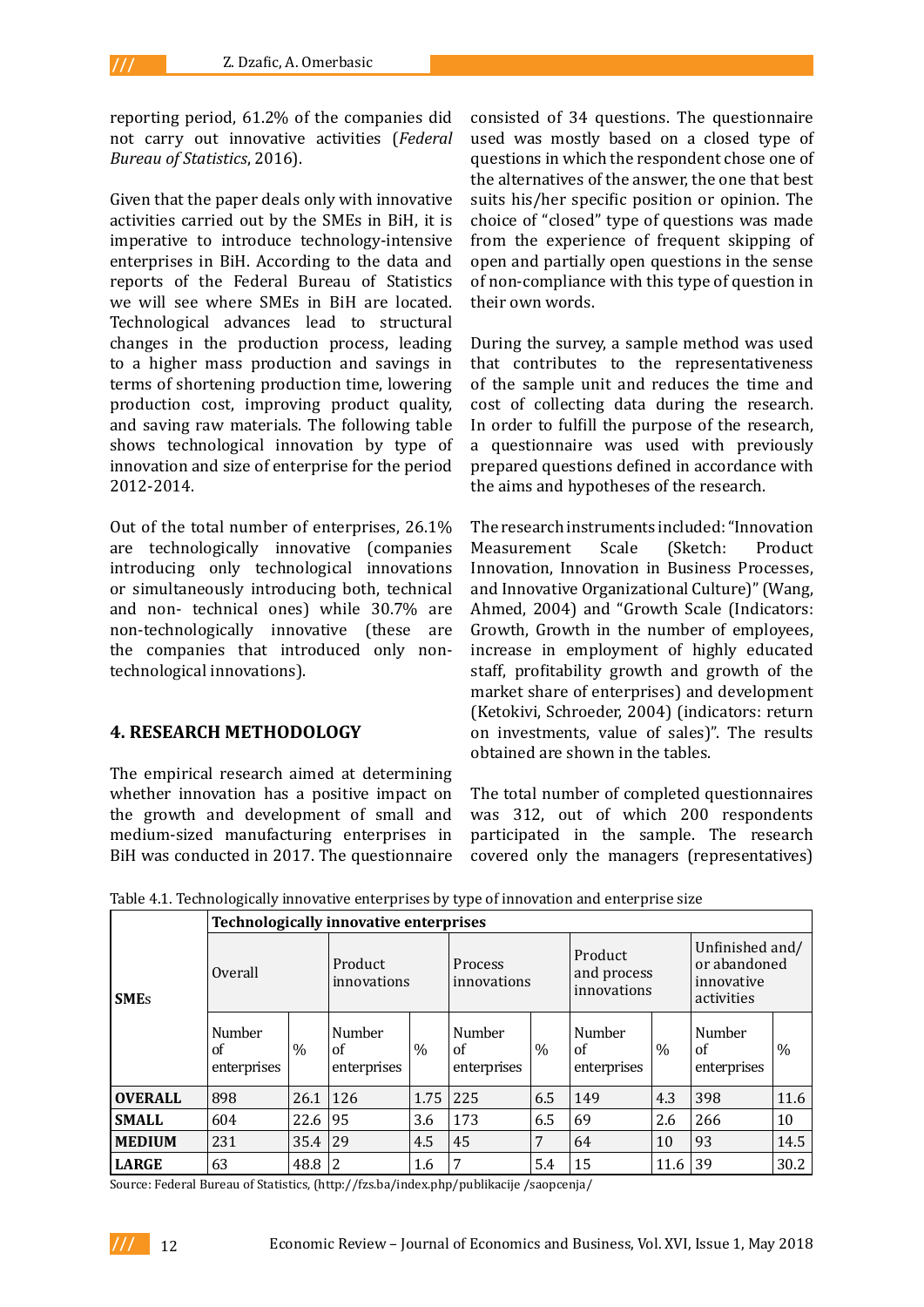of the manufacturing companies with active headquarters in BiH, with fewer than 250 active employees and annual revenues less than BAM 50,000,000,00. The respondents were selected on the basis of a sample. In order to make the sample as representative as possible, the personal characteristics of the respondents were different as well as the characteristics of their companies. In a direct survey the respondents independently filled in the questionnaire by choosing one of the responses in line with their attitudes or opinions. The first part of the questionnaire covered the respondents' characteristics, the second part referred to the profile of the company where the respondents are employed, type of the market where they operate, seat, business activity, legal form of the company, number of employees, income, etc. The third part of the questionnaire referred to the measurement of the respondents' attitudes in the context of innovation implementation in their companies, while the fourth part covered the degree of innovativeness of BiH companies in the sample. In order to identify these indicators in their companies, a five-point Likert scale was used (with the answers from 1 – I completely disagree to 5 – I completely agree).

The sample size is satisfactory for the purposes of this research and is consistent with the methodological requirements (N> 200). Data collection (polling) was conducted directly (via e-mail, fax, in person or by mail), over the period of 150 days. The average time for completing the questionnaire was about 20 minutes. In accordance with the aims and research hypotheses, the sample was chosen to include active managers (representatives) of SMEs active in BiH. A total of 200 respondents participated in the sample. In order to make the sample as representative as possible, the respondents were selected on the basis of different characteristics of the companies they came from. Below are detailed features of the survey sample.

In the sample, the largest number of companies were engaged in food production - 64 or 31.50%. Over 12% of the enterprises were engaged in the production of textiles, while 11.90% of the enterprises were engaged in the production of beverages. Among 200 companies in our sample,

the largest number (172 or 84.70%) operated as a limited liability company. Over 12% of the companies were organized as a joint stock company, while 6 companies had some other form of organization. In the sample, the largest number of the enterprises had 10 to 50 employees, 101 or 49.80% of them. Approximately 39% of the enterprises had between 51 and 250 employees, while 11.30% of the enterprises had less than 10 employees. In the sample, the largest number of the enterprises had 10% to 30% of highly educated employees (85 or 41%). Approximately 29% of the enterprises had less than 10% of highly educated employees, while 26.60% of the enterprises had between 30% and 60% of highly educated employees. In the sample, the largest number of companies has been operating over 20 years, 95 or 46.80%. Over 40% of the enterprises have operated from 10 to 20 years, with 12.80% that were active for less than 10 years.

In the case of testing the impact of innovation on the growth and development of small and medium-sized manufacturing enterprises in BiH, the regression analysis method was used and the following results were obtained.

## **4.1. Data analysis**

The results obtained  $(R2 = 0.361; R2 =$ 0.433) indicate that innovation is explained by 36.1% of the changes occurring in sales revenues and 43.3% of the changes occurring in the profitability of small and medium-sized manufacturing enterprises in BiH. Specifically, with an increase in the level of innovation for 1, the sales revenues are increased by 0.361 and the profitability of SMEs in BiH increases by 0.725.

The obtained results  $(R2 = 0.243)$  indicate that product innovation explains for 24.3% of the changes that are taking place in the growth of the market share of small and medium-sized manufacturing enterprises in BiH. Specifically, with the increase in the level of product innovations for 1, the growth of the market share of small and medium-sized manufacturing enterprises in BiH increases by 0.367.

The obtained results ( $R2 = 0.565$ ;  $R2 = 0.513$ ) indicate that innovation demonstrates for 56.5%

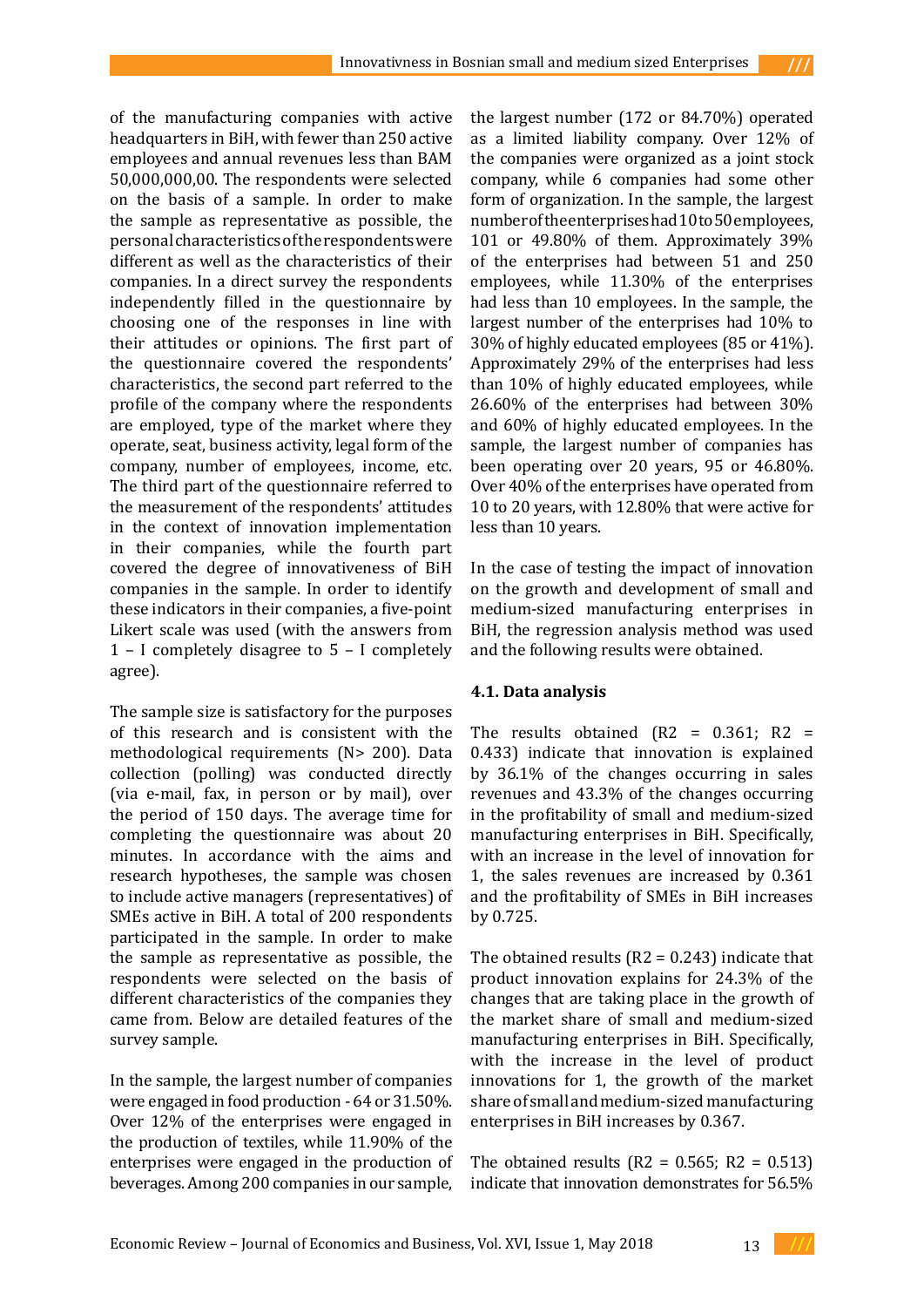#### Table 4.2. Innovation measuring scale

| <b>Scale</b>                                                                                                  | <b>Subscale</b>                                                                               | Items                                                                                                                                                                                       | Cronbah's<br>alpha in case of<br>deletion of an<br>item |
|---------------------------------------------------------------------------------------------------------------|-----------------------------------------------------------------------------------------------|---------------------------------------------------------------------------------------------------------------------------------------------------------------------------------------------|---------------------------------------------------------|
| <b>INNOVATION</b><br><b>MEASURING</b><br><b>SCALE</b><br>$(\alpha = 0.946)$<br>$(K-S = 0.105,$<br>$p = 0.000$ |                                                                                               | Your company always first "launches"<br>new products and services to the<br>market.                                                                                                         | 0.825                                                   |
|                                                                                                               | Product innovation<br>$(\alpha = 0.865)$<br>$(K-S = 0.118,$<br>$p = 0.000$                    | Compared to your competitors, your<br>approach has developed a lot more new<br>products and services over the last five<br>years.                                                           | 0.758                                                   |
|                                                                                                               |                                                                                               | Your company constantly improves the<br>quality of old products and services.                                                                                                               | 0.842                                                   |
|                                                                                                               |                                                                                               | Your company is constantly developing<br>processes and channels for creating new<br>products and services.                                                                                  | 0.735                                                   |
|                                                                                                               | <b>Business process</b><br>innovation<br>$(\alpha = 0.859)$<br>$(K-S = 0.161)$<br>$p = 0.000$ | Compared to your competitors, your<br>company is much better at managing<br>innovation (creating new markets,<br>creating new pricing models, creating<br>new distribution channels, etc.). | 0.850                                                   |
|                                                                                                               |                                                                                               | Your company constantly emphasizes<br>the importance of education in the field<br>of innovation management.                                                                                 | 0.811                                                   |
|                                                                                                               |                                                                                               | Managing your company always requires<br>new ideas from its employers.                                                                                                                      | 0.856                                                   |
|                                                                                                               | Innovative<br>organizational culture<br>$(\alpha = 0.897)$<br>$(K-S = 0.137,$<br>$p = 0.000$  | Employees in your company have a clear<br>vision of how innovation will help you in<br>the market competition.                                                                              | 0.856                                                   |
|                                                                                                               |                                                                                               | Your company's management has a clear<br>vision of how your business will develop<br>through innovation.                                                                                    | 0.855                                                   |
|                                                                                                               |                                                                                               | All employees are involved in the<br>innovation process.                                                                                                                                    | 0.901                                                   |

Source: Authors' research

of the changes taking place in growth and 51.3% of the changes occurring in the development of small and medium-sized manufacturing enterprises in BiH. Specifically, with an increase in the level of innovation for 1, the growth is increased by 0.530 and the development of SMEs in BiH by 0.626.

Considering the results of the testing of the working hypothesis and regression analysis (F  $= 261.199$ ; p = 0.000 < 0.05 and F = 211.921; p = 0.000 <0.05) we accept the central hypothesis: Innovation has a positive impact on the growth and development of small and medium-sized manufacturing enterprises in BiH.

When it comes to the scales in our research, the Cronbach coefficient of alpha was used as an indicator of reliability and internal homogeneity (ideally the Cronbach coefficient should be greater than 0.700), while the Kolmogorov-Smirnov test was used for testing the normality of distribution.

The "Growth Scale" has a high level of reliability, i.e. Cronbach's Alpha has the value of 0.844, indicating that the internal homogeneity of items within the scale is satisfactory and that this measuring instrument is relevant to the measurement of the variable defined (growth of the enterprise) within the research hypothesis. When it comes to distribution normality, a statistically significant deviation ("Growth Scale" K-S =  $0.164$ , p =  $0.000$  <  $0.05$ ) was registered in this case, indicating that nonlinear

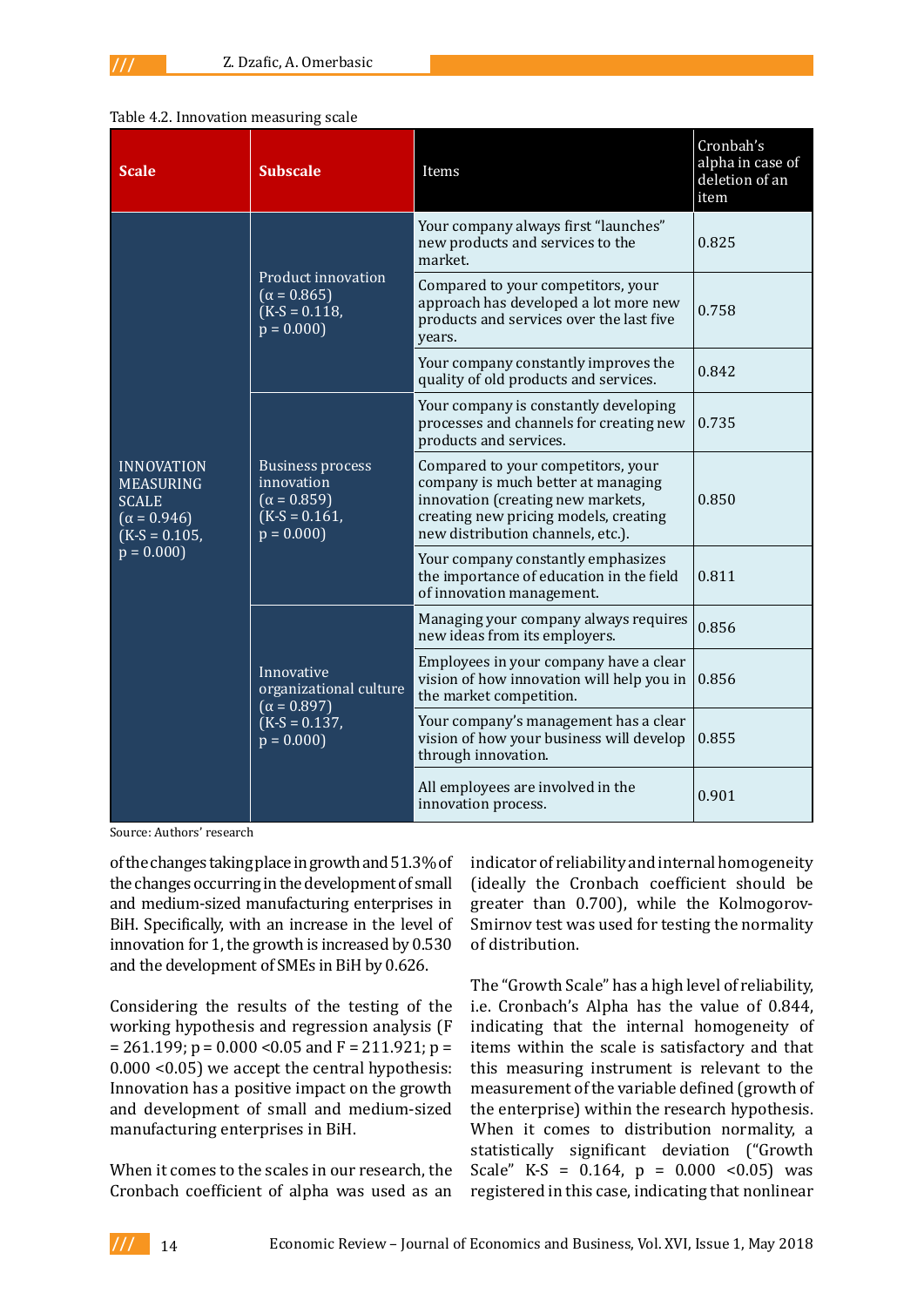methods of data processing should be used when testing hypotheses. The statement: "Sales growth in your company is much higher than the average of your competition" has the value of 0.798. The statement: "The growth in the number of employees in your company is much higher than the average of your competitor" has the value of 0.826. The statements: "Profitability for your company is much higher than the average of your competition" and "The growth of your company's market share is much higher than the average of your competition" have the

values of 0.829 and 0.809.

The "Development Measurement Scale" has a high level of reliability, i.e. Cronbach's Alpha has the value of 0.842, indicating that the internal homogeneity of items within the scale is satisfactory and that this measuring instrument is relevant to the measurement of the variable<br>defined (enterprise development) within (enterprise development) within the research hypothesis. When it comes to distribution normality, a statistically significant deviation ("K-S = 0.102,  $p = 0.000$  <0.05") was noted in this case, indicating that nonlinear methods of data processing should be used when testing hypotheses. The statements: "The return on your company's investment is at a satisfactory level" and "The sales revenue of your company is higher than in the period before the innovation" have the values of 0.804 and 0.764.

When it comes to the degree of innovation of SMES in BiH, the descriptive analysis of the data gives results on the attitudes of their managers (representatives) on a scale of 10 items where the respondents chose one of five responses:  $1 =$  completely disagree,  $2 =$  I do not agree, 3  $=$  I do not have an opinion,  $4 =$  I agree,  $5 =$  I completely agree.

Table 5 shows the results of the arithmetic mean or degree of agreement (average response of 200 respondents based on the offered answers of 1 to 5) and standard deviation (average response deviation of 200 respondents from the arithmetic mean of their responses), in each of the three subclasses (Product Innovativeness - 3 items, Innovation of Business Processes - 3 items, and Innovative Organizational Culture - 4 items) and scale of the overall degree of innovation of small and medium-sized manufacturing enterprises in BiH.

The statement from the Innovation Level of Enterprise said "Your company first launches new products and services on the market" with the answers on a 1 to 5 scale. The results showed that most answers were under 3 (30%), 2 (26.10%), and 5 (6.40%). The statement "Your company constantly improves the quality of existing products and services" received most answers under 4 (37.90%), then 3 (28.60%), and the smallest percentage of the answers was under 1 (6.90%).

The statement "Compared to your competitors, your company has developed a lot more new products and services over the last five years", received most answers under 4 (30.00%), then 3 (26.10%), 2 (22.20%), 5 (16.70%), and the lowest percentage 4.90% of responses was registered for 1. When it comes to product innovation issues, the statement was "Your company constantly develops processes and channels for creating new products and services". Most responses were in the category 4 (39.90%), then 3 (27.60 %), and the smallest and equal number of respondents opted for the answers 1 and 2 (7.90%).

The statement "Your company constantly emphasizes the importance of education in the field of innovation management" received responses as follows: 4 (41.40%), 3 (30.50%), and the least number of answers is for 5 (7.40%). The statement "Compared with competitors, your company is much better in managing innovation (creating new markets, creating new pricing models, creating new distribution channels, etc.)" received responses as follows 3 (44.30%) followed by 4 (1.50%), 2 (9.4%), 5 (8.40%), and the smallest number of answers was for 1 (6.40%).

When it comes to the innovativeness of business processes, the statement "Management of your company always requires new ideas from their employees" received the following responses: answer 4 (31.50%), then answer 3 (23.60%) and the smallest number forthe answer 2 (9.90%). The statement "All employees are involved in the innovation process" is rated as follows: 29.10% (answer 3), 25.60% (answer 4), and 6.90% (answer 1).

The results for the statement "Employees in your company have a clear vision of how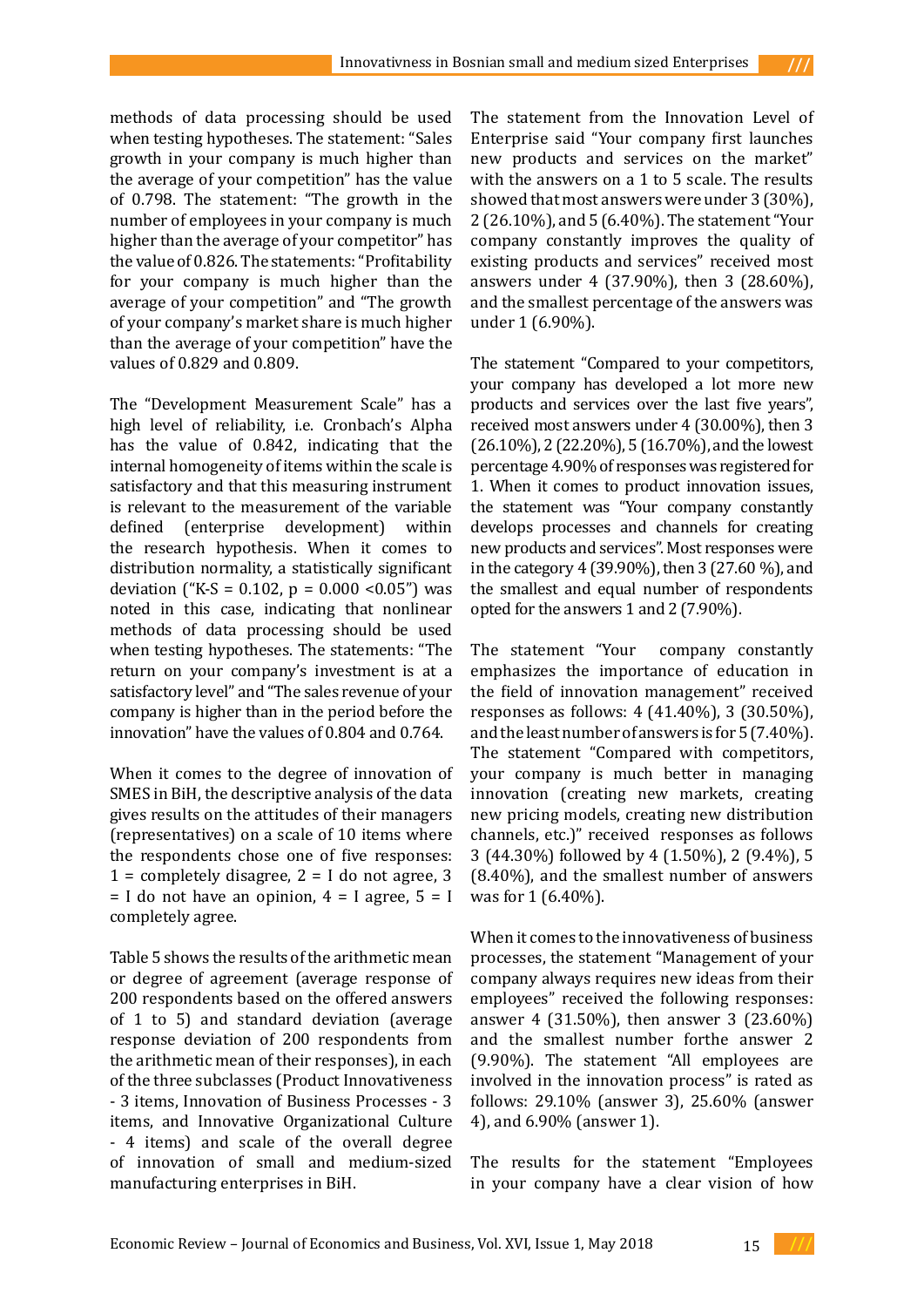# Table 4.3. Degree of innovation of the enterprise

| <b>Variables</b>                                                                                                                                                                                  | completely<br>disagree | do not<br>agree   | $\begin{bmatrix} 3 \\ - \\ 1 \end{bmatrix}$ and have<br>an opinion | agree<br>$\overline{+}$ | completely<br>gree<br>5 | AS   | SD    |
|---------------------------------------------------------------------------------------------------------------------------------------------------------------------------------------------------|------------------------|-------------------|--------------------------------------------------------------------|-------------------------|-------------------------|------|-------|
| Your company always first<br>"launches" new products and<br>services to the market.                                                                                                               | 25<br>$(12.30\%)$      | 53<br>$(26.10\%)$ | 61<br>$(30.00\%)$                                                  | 51<br>$(25.10\%)$       | 13<br>$(6.40\%)$        | 2.87 | 1.118 |
| Compared to your<br>competitors, your company<br>has developed more new<br>products and services over<br>the last five years.                                                                     | 10<br>$(4.90\%)$       | 45<br>$(22.20\%)$ | 53<br>$(26.10\%)$                                                  | 61<br>$(30.00\%)$       | 34<br>$(16.70\%)$       | 3.31 | 1.138 |
| Your company constantly im-<br>proves the quality of existing<br>products and services.                                                                                                           | 14<br>$(6.90\%)$       | 10<br>$(4.90\%)$  | 58<br>$(28.60\%)$                                                  | 77<br>$(37.90\%)$       | 44<br>$(21.70\%)$       | 3.63 | 1.089 |
| PRODUCT INNOVATION                                                                                                                                                                                |                        |                   |                                                                    |                         |                         | 3.27 | 0.989 |
| Your company constantly<br>develops processes and<br>channels for creating new<br>products and services.                                                                                          | 16<br>$(7.90\%)$       | 16<br>$(7.90\%)$  | 56<br>$(27.60\%)$                                                  | 81<br>$(39.90\%)$       | 34<br>$(16.70\%)$       | 3.50 | 1.105 |
| Compared to your<br>competitors, your company<br>is much better at managing<br>innovation (creating new<br>markets, creating new<br>pricing models, creating new<br>distribution channels, etc.). | 13<br>$(6.40\%)$       | 19<br>$(9.40\%)$  | 90<br>$(44.30\%)$                                                  | 64<br>$(31.50\%)$       | 17<br>$(8.40\%)$        | 3.26 | 0.967 |
| Your company constantly<br>emphasizes the importance<br>of education in the field of<br>innovation management.                                                                                    | 25<br>$(12.30\%)$      | 17<br>$(8.40\%)$  | 62<br>$(30.50\%)$                                                  | 84<br>$(41.40\%)$       | 15<br>$(7.40\%)$        | 3.23 | 1.113 |
| <b>BUSINESS PROCESS INNOVATION</b>                                                                                                                                                                |                        |                   |                                                                    |                         |                         | 3.33 | 0.939 |
| Your company's management<br>always requires new ideas<br>from their employees.                                                                                                                   | 25<br>$(12.30\%)$      | 20<br>$(9.90\%)$  | 48<br>$(23.60\%)$                                                  | 64<br>$(31.50\%)$       | 46<br>$(22.70\%)$       | 3.42 | 1.281 |
| Employees in yo ur com-<br>pany have a clear vision of<br>how innovation will help the<br>company in the market com-<br>petition.                                                                 | 16<br>$(7.90\%)$       | 29<br>$(14.30\%)$ | 62<br>$(30.50\%)$                                                  | 73<br>$(36.00\%)$       | 23<br>$(11.30\%)$       | 3.29 | 1.093 |
| Your company's management<br>has a clear vision of how<br>business will develop through<br>innovation.                                                                                            | 15<br>$(7.40\%)$       | 11<br>$(5.40\%)$  | 68<br>$(33.50\%)$                                                  | 78<br>$(38.40\%)$       | 31<br>$(15.30\%)$       | 3.49 | 1.055 |
| All employees are involved in<br>the innovation process.                                                                                                                                          | 14<br>$(6.90\%)$       | 44<br>$(21.70\%)$ | 59<br>$(29.10\%)$                                                  | 52<br>$(25.60\%)$       | 34<br>$(16.70\%)$       | 3.24 | 1.170 |
| AN INNOVATIVE ORGANIZATIONAL CULTURE                                                                                                                                                              |                        |                   |                                                                    |                         |                         |      | 1.006 |
| INNOVATION OVERALL                                                                                                                                                                                |                        |                   |                                                                    |                         |                         |      | 0.913 |

Source: Author's research

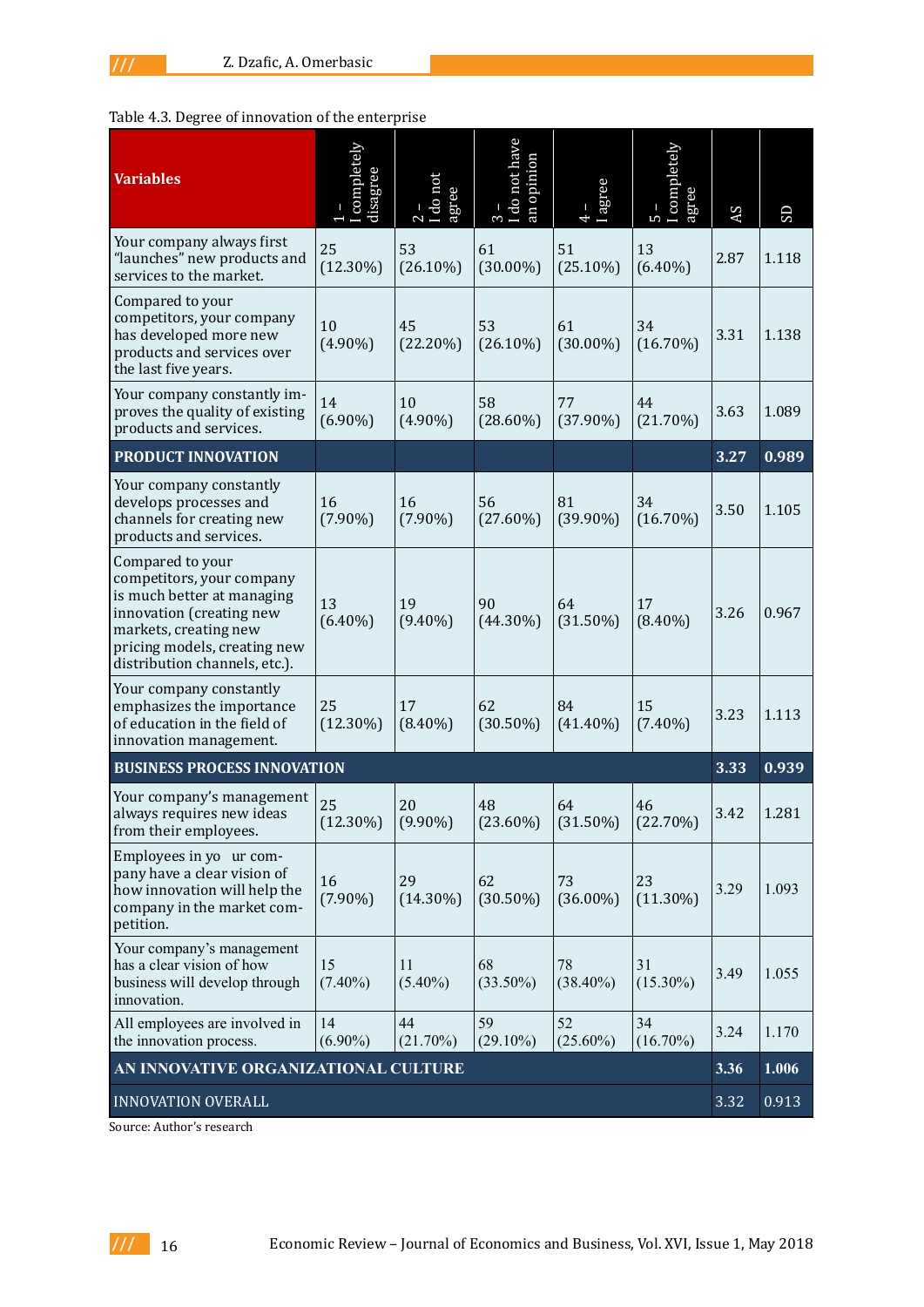innovation will help the company in the market competition" are: 1 (7.90%), 2 (14.30%), 3 (30.50%), 4 (36.00%), and 5 (11.30%). The results for the statement "Your company's management has a clear vision of how business will develop through innovation" were: 1 (6.90%), 2 (21.70%), 3 (29.10%), 4 (25.60%) and  $5 - (16.70\%)$ .

# **5. DISCUSSION**

Based on our respondents' responses, the first hypothesis is accepted, where increasing the degree of product innovation for one unit directly increases growth by 0.447 and SME development in BiH by 0.582. The second hypothesis is accepted, in particular with the increase in the degree of innovation by 1, the sales revenues by 0.361 and the profitability of SMEs in BiH by 0.725. The third hypothesis is also accepted, as with the increase of the level of product innovations by 1, the growth of market share of small and medium-sized manufacturing enterprises in BiH increases by 0.367. The central hypothesis: The impact of innovation on the growth of SMEs in BiH is also accepted. This research has confirmed that by increasing the degree of innovation by 1 and the growth by 0.530 the development of small and medium-sized manufacturing enterprises in BiH is increased by 0.626.

By reviewing the results of the empirical research and on the basis of the analysis of the defined hypotheses, it is evident that innovation has a significant influence on the growth and development of small and mediumsized manufacturing enterprises in BiH. Currently, SMEs in BiH are very important for the development of the economy, as they make up 99% of the total number of enterprises, which make about 60% of GDP. The mitigating circumstance for SMEs is the inadequate role of the state, lack of strategically oriented state aid, passivity and the unreliability of the institutions, resulting in a bad business environment that is reflected in the small SME development potential. Past experience and practice of SME development show that business performance and development of this economic segment directly depend on the support provided by the state.

The business environment is still burdened by various administrative barriers at different levels of government. This is one of the reasons for insufficient domestic and foreign investment. Since SMEs are more flexible and dynamic than large companies, their flexibility allows them to meet the requirements of their clients, which boosts development and affirmation. BiH can also use the experience of a range of incentive measures for establishing SMEs, such as those from the EU, Japan, Italy, Ireland, Slovenia, etc.

## **6. CONCLUSION**

The strengthening of entrepreneurship in BiH has already been established as a prerequisite for the rapid development of the private sector, especially for SME growth. In comparison with other transition countries, BiH has the smallest number of enterprises per 1000 inhabitants,. In addition, the establishment of the company is the most expensive in the region, more expensive than in any EU country, and much more expensive than in the United States and Russia. This is a strong sign for the BiH government to accelerate the necessary reforms to achieve a business environment that would be more suitable for SME development.

Nevertheless, despite all the obstacles described above, the number of newly founded companies is relatively high every year. Once again, it needs to be pointed out that one of the biggest problems is the inconsistency of economic policy and legal measures at BiH level, as the strategic approach, legal frameworks and other instruments of development of SMEs have only been established in the entities without the proper coordination and harmonization at the state level.

This article might serve as a theoretical and empirical basis for future researches in the field of innovations in order to create "healthy<br>entrepreneurships" in less development entrepreneurships" in less development countries. More attention needs to be paid to this topic since , as we can see from a few positive examples, the development of the SME sector may be a way out of the current crisis in BiH.